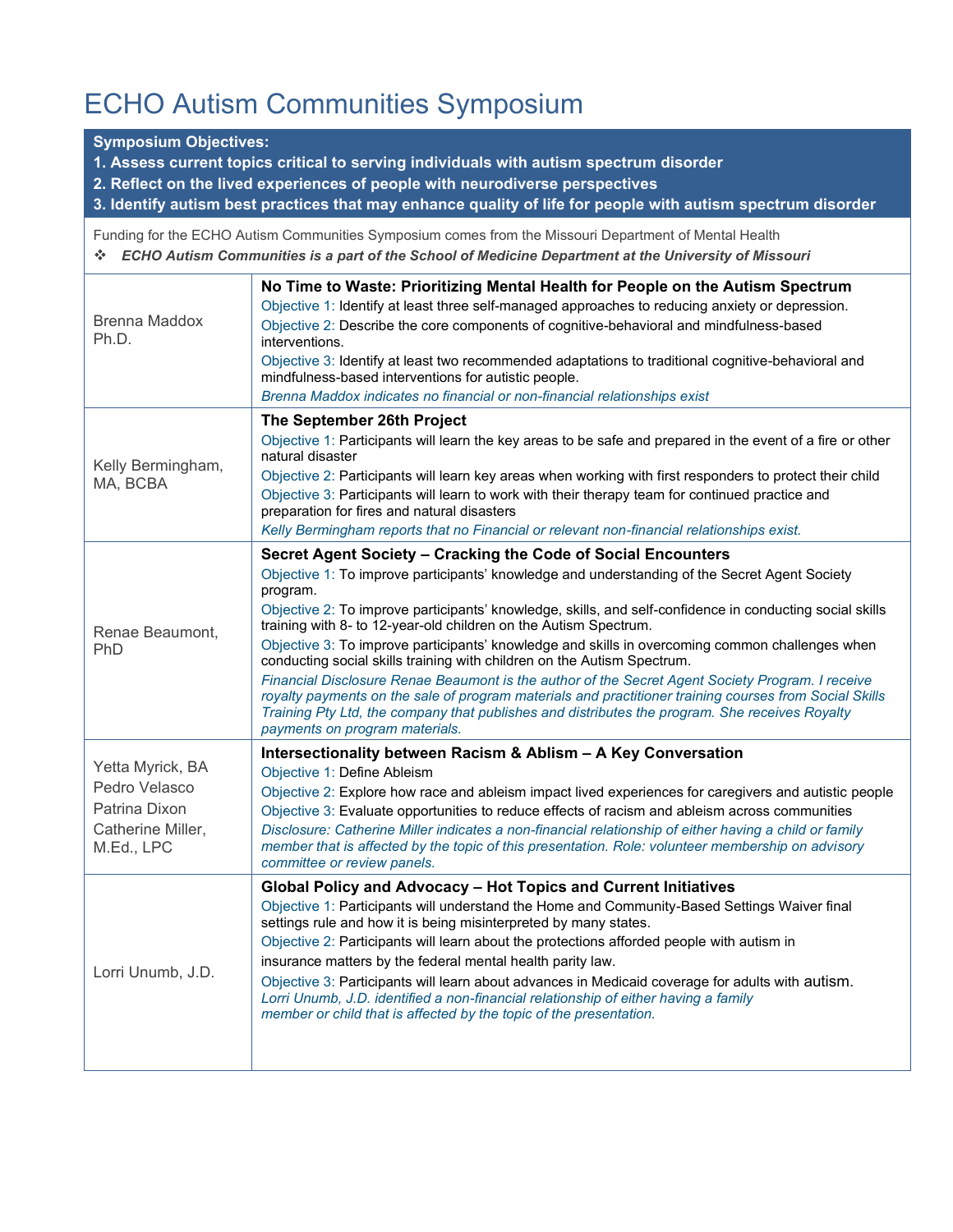| <b>Symposium Objectives:</b><br>1. Assess current topics critical to serving individuals with autism spectrum disorder<br>2. Reflect on the lived experiences of people with neurodiverse perspectives<br>3. Identify autism best practices that may enhance quality of life for people with autism spectrum disorder |                                                                                                                                                                                                                                                                                                                                                                                                                                                                                                                                                                                                                                                                                          |  |  |  |  |
|-----------------------------------------------------------------------------------------------------------------------------------------------------------------------------------------------------------------------------------------------------------------------------------------------------------------------|------------------------------------------------------------------------------------------------------------------------------------------------------------------------------------------------------------------------------------------------------------------------------------------------------------------------------------------------------------------------------------------------------------------------------------------------------------------------------------------------------------------------------------------------------------------------------------------------------------------------------------------------------------------------------------------|--|--|--|--|
| Stephen Shore, Ed.D<br>Haley Moss, J.D.<br>Paul Kotler                                                                                                                                                                                                                                                                | <b>Listen to the Spectrum</b><br>Objective 1: Participants will obtain greater understanding of what is important to autistic people<br>Objective 2: Participants will come away with at least 2 concrete suggestions to support autistic<br>individuals<br>Objective 3: Participants will learn strategies to authentically engage autistic people<br>Haley Moss, J.D. identified a financial relationship with the University of Missouri by receiving an<br>honorarium for speaking.<br>Stephen Shore, Ed. D identified a financial relationship with the ECHO Autism Communities<br>Symposium which is a part of the University of Missouri by receiving an honorarium for speaking. |  |  |  |  |
| David Hamrick, MS<br>Lindsey Nebeker, BA                                                                                                                                                                                                                                                                              | <b>Weathering Autism and Relationships</b><br>Objective 1: Discover one couple's perspective about love and the autism spectrum<br>Objective 2: Compare and contrast their lived experience with preconceived ideas of dating and<br>relationships<br>Objective 3: Explore how characteristics of autism may affect romantic relationships<br>David Hamrick and Lindsey Nebeker indicated No Financial or relevant non-financial relationships<br>exist.                                                                                                                                                                                                                                 |  |  |  |  |
| Kristin Sohl, MD                                                                                                                                                                                                                                                                                                      | <b>Speaker Disclosures:</b><br>Kristin Sohl, MD, FAAP has the following relationships:<br>•Cognoa – research consultant and advisor<br>•Quadrant Biosciences - advisory board<br>•Autism Navigator - consultant                                                                                                                                                                                                                                                                                                                                                                                                                                                                          |  |  |  |  |
| Rachel Brown, MBBS                                                                                                                                                                                                                                                                                                    | Disclosures: No financial or relevant non-financial relationships exist                                                                                                                                                                                                                                                                                                                                                                                                                                                                                                                                                                                                                  |  |  |  |  |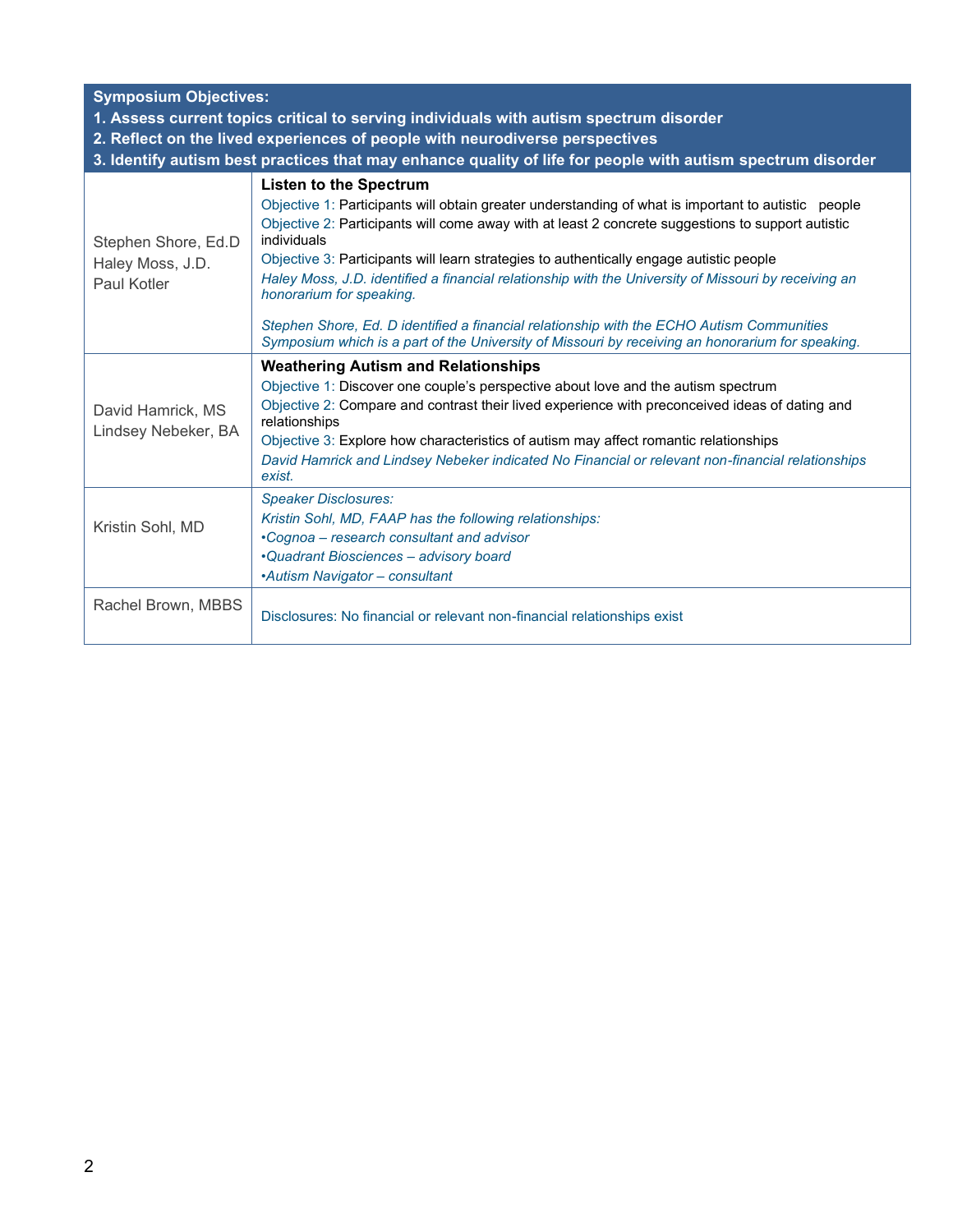| Day 1                                    | <b>Time</b> | <b>Location</b>       | <b>Contact Name</b> | <b>Contact Phone</b>   |
|------------------------------------------|-------------|-----------------------|---------------------|------------------------|
| <b>Breakfast</b>                         | Enter time  | Enter location        | Enter contact name  | Enter contact<br>phone |
| <b>Technical</b><br><b>Workshop</b>      | Enter time  | Enter location        | Enter contact name  | Enter contact<br>phone |
| Lunch                                    | Enter time  | Enter location        | Enter contact name  | Enter contact<br>phone |
| <b>Client Visit</b>                      | Enter time  | Enter location        | Enter contact name  | Enter contact<br>phone |
| <b>Dinner</b>                            | Enter time  | Enter location        | Enter contact name  | Enter contact<br>phone |
| <b>Conference</b><br><b>Call Meeting</b> | Enter time  | Enter location        | Enter contact name  | Enter contact<br>phone |
| Other 1                                  | Enter time  | Enter location        | Enter contact name  | Enter contact<br>phone |
| Other <sub>2</sub>                       | Enter time  | Enter location        | Enter contact name  | Enter contact<br>phone |
| Other <sub>3</sub>                       | Enter time  | <b>Enter location</b> | Enter contact name  | Enter contact<br>phone |

## **Notes/Additional Items**

Enter Notes/Additional Items